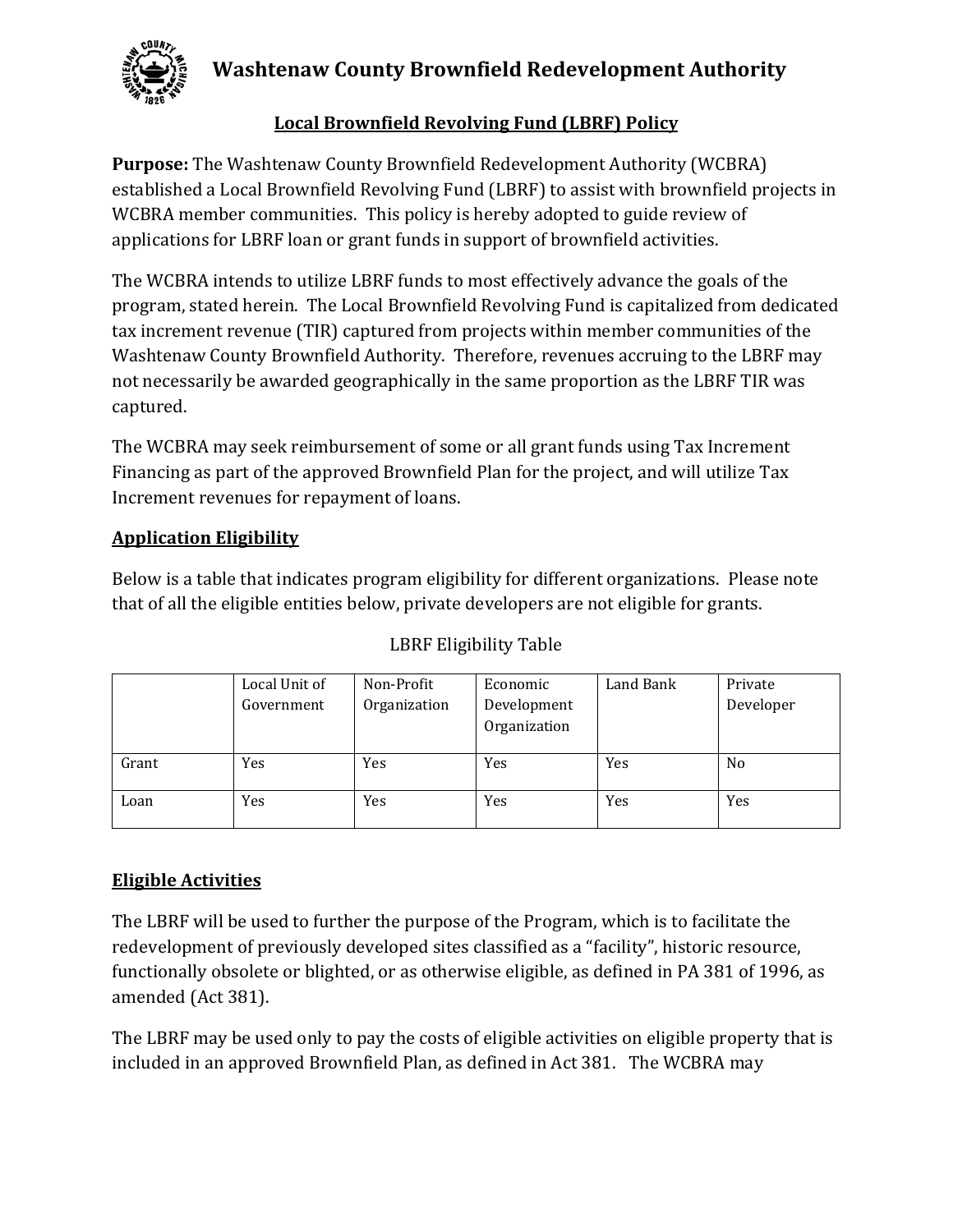

prioritize applications for available funds, is under no obligation to fund all or any projects, and shall review each application on a case-by-case basis.

#### **LBRF** Program Requirements

- o LBRF *grant* and *revolving loan* funds may only be used to support redevelopment of brownfields in Washtenaw County communities that have joined the WCBRA.
- $\circ$  LBRF funds may be used by the WCBRA to conduct eligible activities when such use is deemed necessary to encourage redevelopment of a brownfield site.
- $\circ$  The awarding of loans or grants, and the amount of the award, shall be solely at the discretion of the WCBRA.
- o Grants may be awarded to an eligible entity only to finance Act 381 eligible activities on sites that will be tax-exempt after redevelopment.
- o Grant and loan recipients must not be a liable party, as defined in Part 201 of the Michigan Natural Resources and Environmental Protection Act (PA 451) of 1994, as amended).
- o All awards of LBRF funds are contingent on successful adoption of a Brownfield Plan, which establishes site eligibility and includes all eligible activities and costs that will be funded by the LBRF grant or loan.
- o LBRF Grants and Loans will not exceed the current maximum amount as established from time to time by the WCBRA and will be prioritized to fund mitigation of conditions that pose an imminent public health threat, environmental response activities, due care activities, due care assessments, and environmental due diligence, in that order.
- In addition to general requirements, the following apply to LBRF loans:
	- $\circ$  LBRF loans are intended to support development projects that are demonstrated to be economically viable to the satisfaction of the WCBRA, and will create additional tax base for the host community and County. The WCBRA may request project financial information suitable for project and developer viability evaluations.
	- o Only one loan will be awarded to each project.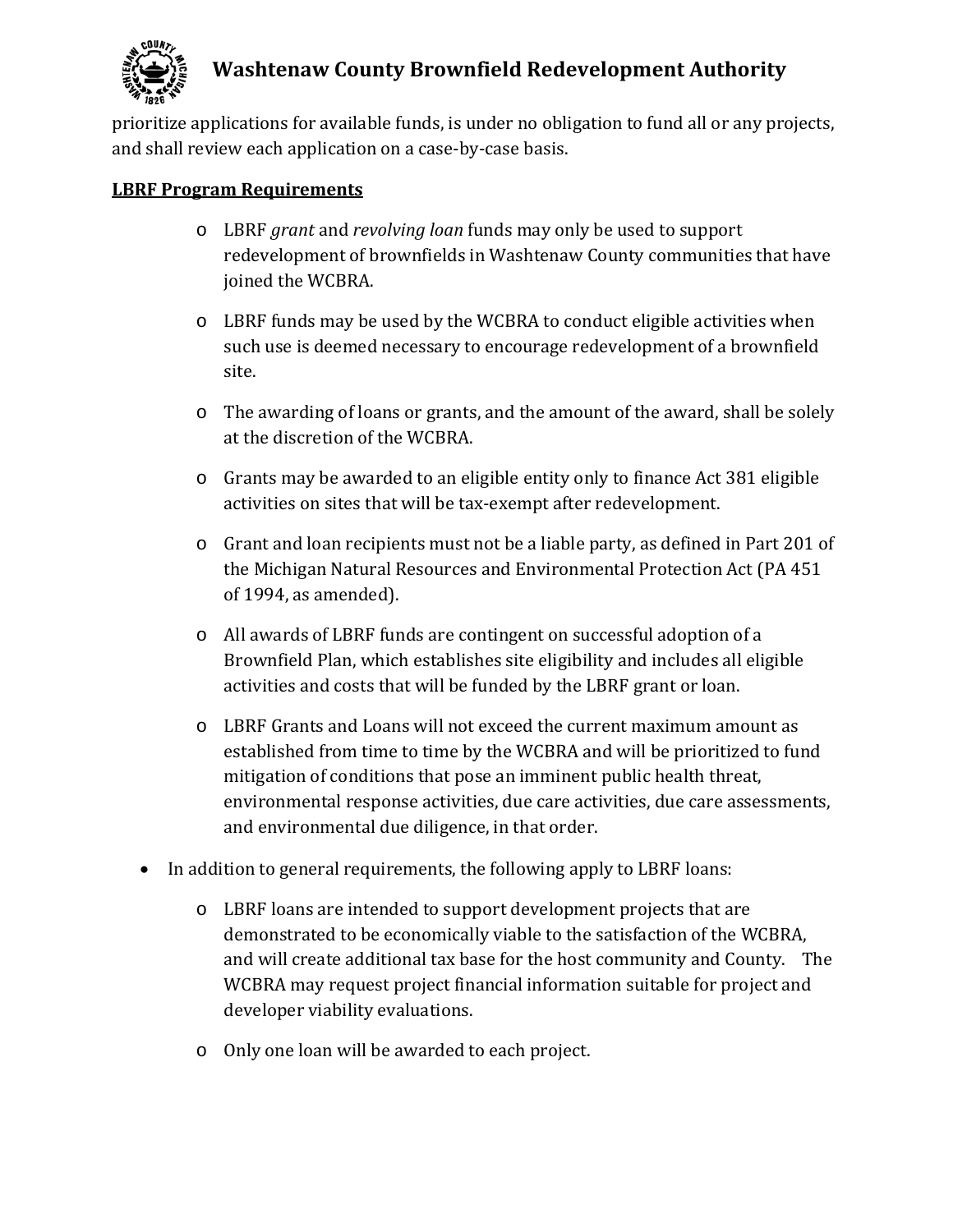

- $\circ$  No loan for any project will be issued in an amount exceeding \$1,000,000 or the amount available in the LBRF, whichever is less.
- o The repayment period for each loan will be negotiated, but generally will not exceed 15 years. The loan interest rate, amortized over the loan period from the date of first payment, shall be 50 percent of the Wall Street Journal Prime Rate on the date of loan closing. To accommodate project economics, the date of first payment may be deferred up to the date of first TIR reimbursement of eligible costs under the approved Brownfield plan, but deferral shall not exceed three years after the loan closing date without prior approval of the WCBRA.
- $\circ$  Any Loan approval is contingent upon execution of a Loan Agreement and Security Agreement between the applicant and the WCBRA that details all aspects of the loan.

#### **LBRF Funding Review Criteria**

- o The extent to which the project reduces the extent, migration, and/or exposure to environmental contamination.
- $\circ$  The project will remove significant blight from a property.
- o The extent to which the project effectively addresses or intervenes in an immediate real or potential public health threat.
- $\circ$  The extent to which the funds support stated affordable housing goals in the 2015 Housing Affordability and Economic Equity Analysis, as applicable.
- o The degree to which the project meets **Smart Growth Principles**. smartgrowth.org/smart‐growth‐principles
- $\circ$  Funding or funding commitments sufficient to complete the project are available.
- $\bullet$  The following additional criteria will be used for LBRF loans:
	- $\circ$  Additional financial security may also be requested by the WCBRA for loans.
	- o Location of the site within traditional downtowns and existing commercial and industrial areas.
	- $\circ$  The number of local temporary and permanent jobs created as a result of the redevelopment.